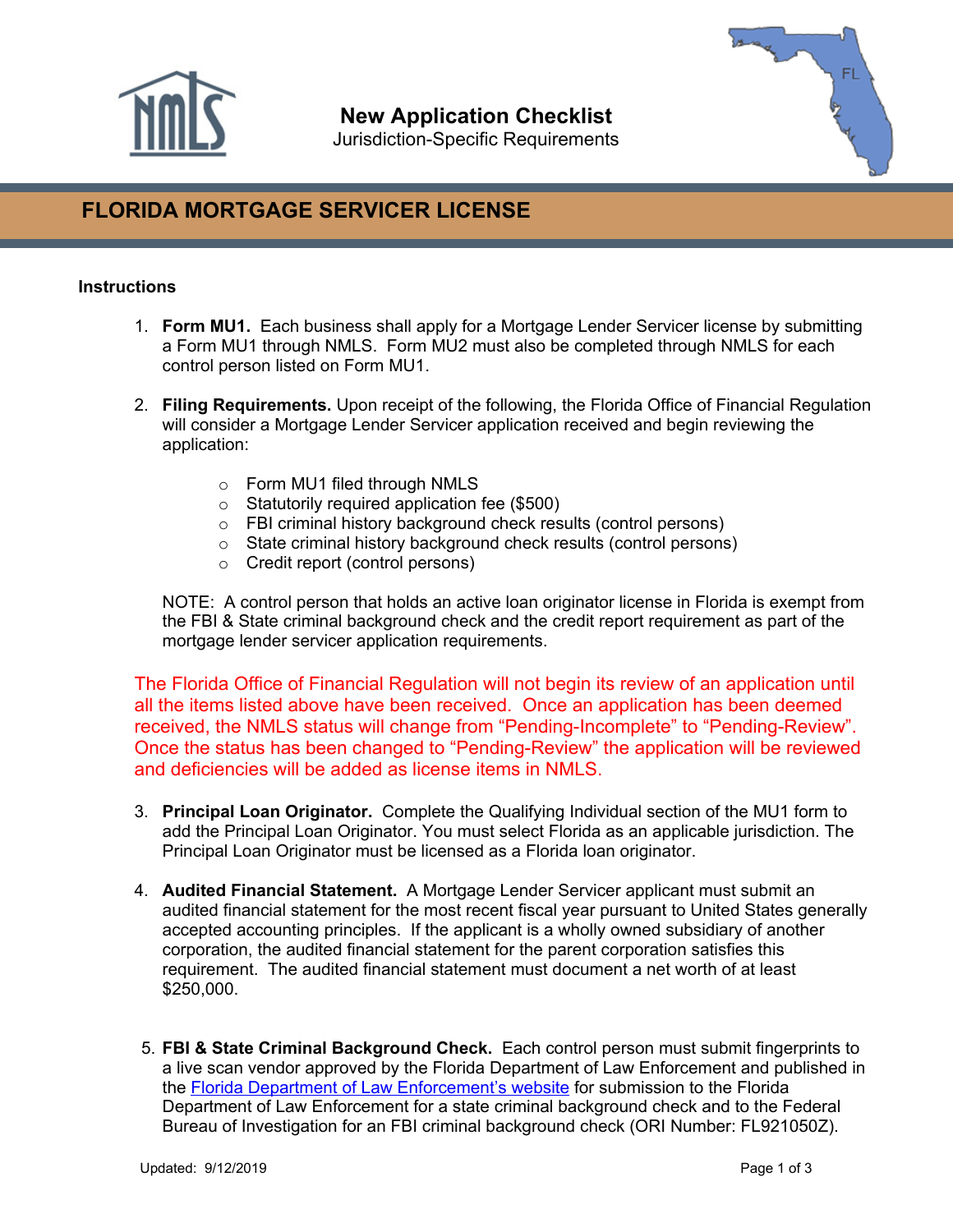The cost of fingerprint processing shall be borne by the applicant and paid directly to the Live Scan vendor. Resubmission of the prints for the state criminal background check may be required if incorrect information (social security number, date of birth, etc…) is provided to the Live Scan vendor. Resubmission of prints will result in additional costs to the individual being reprinted.

6. **Disclosure Questions.** Provide the following documents related to all events or proceedings for any "Yes" answer to any of the disclosure questions on Form MU1 and Form MU2 (control persons):

(a) A copy of the police arrest affidavit, arrest report or similar document.

(b) A certified copy of the charges.

(c) A certified copy of the plea, judgment, and sentence where applicable.

(d) A certified copy of an order of entry into pre-trial intervention, and the order of termination of pre-trial intervention showing dismissal of charges where applicable.

(e) A certified copy of an order of termination of probation or supervised release, if applicable.

If the requested documentation cannot be obtained, the relevant person shall submit evidence of that fact in order for the application to be deemed complete. Evidence that documentation cannot be obtained shall consist of a written statement on the letterhead of the agency that would be the custodian of the documents, signed by a representative of that agency, stating that they have no record of such matter, or that the record is lost or was damaged or destroyed, or otherwise stating why the document cannot be produced.

7. **Credit Report.** Each control person must authorize the Registry to obtain an independent credit report and make it available to the Office of Financial Regulation. The cost of the credit report shall be borne by the applicant.

Upon notification by the Office of Financial Regulation each control person shall provide documents related to "adverse credit history information" contained in the control person's credit report. The requested documents provided by each control person must be legible. Documents that are typically requested by the Office include, but are not limited to:

(a) Copies of satisfaction of judgment.

(b) Copies of satisfaction of outstanding tax liens or other governmental liens.

(c) Copies of court documents that reflect the substance of the matter and how the matter was resolved or adjudicated.

(d) Copies of account statements or letters from the creditors explaining the current status of accounts. For security purposes, the relevant person may redact all but the last four (4) digits of the account number prior to submitting the document to the Office.

(e) Copies of tax returns, pay stubs, or other documentation of income.

If the documents requested above cannot be obtained, the control person shall submit evidence of that fact in order for the license application to be deemed complete. Evidence that